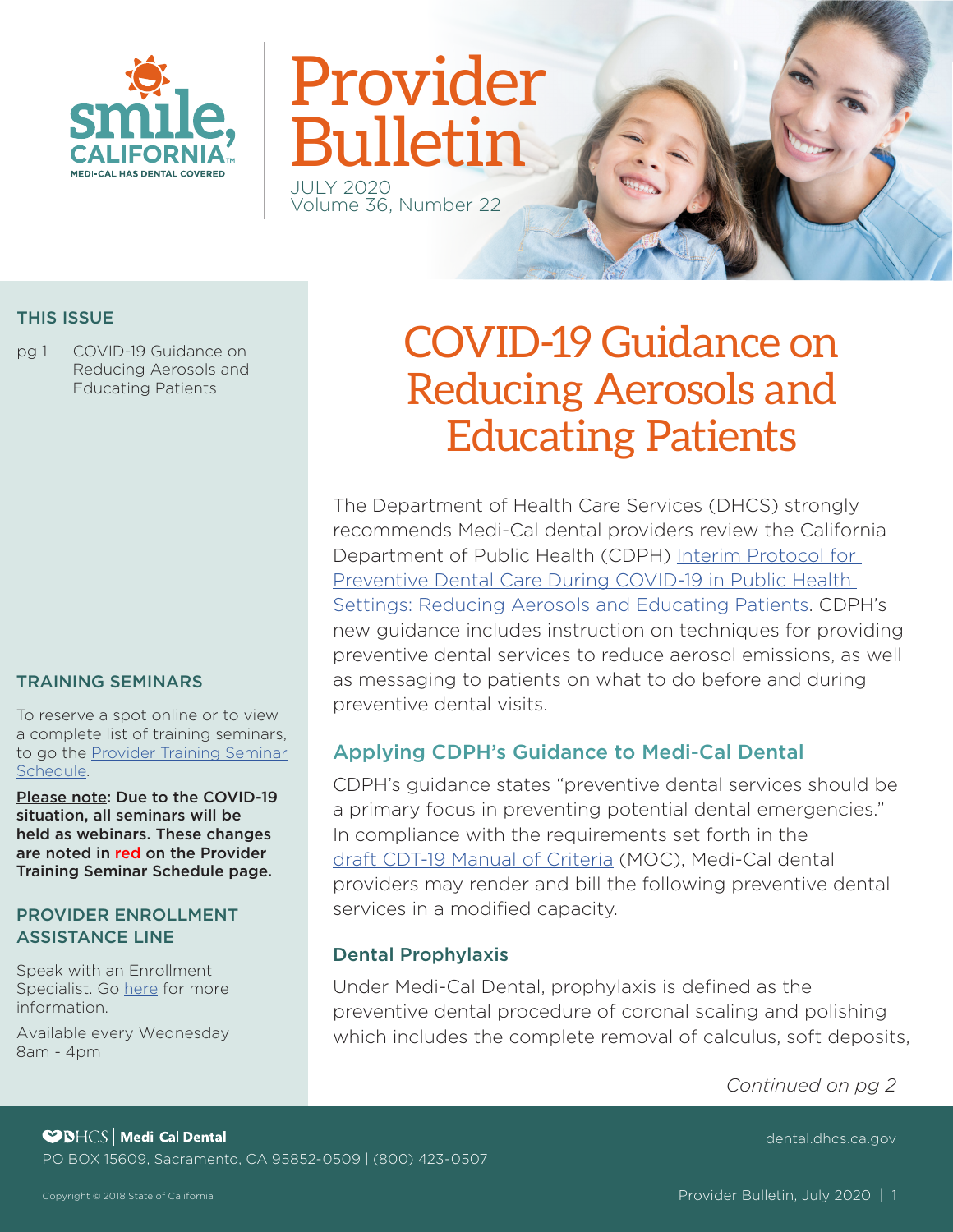

plaque, stains, and smoothing of unattached tooth surfaces. Current Dental Terminology (CDT) procedure codes D1110 and D1120 may be billed for cleanings.

In alignment with CDPH's temporary guidance, Medi-Cal dental providers can perform prophylaxis using hand instruments, scalers, and perform selective tooth polishing. Instead of using the rubber cup polish (which produces aerosols), providers can opt for a toothbrush after hand scaling. Since extrinsic stain does not harbor bacteria and there is thus no therapeutic value in removing stain, providers might elect not to remove extrinsic stain during the COVID-19 pandemic, and should educate their Medi-Cal patients on the diferent types of stains and why alternate methods of polishing are being utilized. If a provider elects not to remove extrinsic stain during the pandemic, this shall not be cause for denial of payment of D1110 and D1120 for the duration of the CDPH's aerosol-reduction guidance period.

## Dental Sealants

Sealants are a Medi-Cal dental benefit for patients under the age of 21. When possible, providers should adhere to the techniques listed in CDPH's guidance, such as using a toothbrush to clean tooth surfaces prior to sealant placement and using cotton tips/gauzes, rather than an air/water syringe, to apply sealants. CDT procedure code D1351 may be billed for sealants.

### Fluoride Varnish

To avoid exposing dental providers, their staff, or their Medi-Cal patients to aerosols, providers are reminded that fuoride varnish can be applied without performing a cleaning. CDT procedure codes D1206 and D1208 are billable codes for topical application of fuoride.

#### Silver Diamine Fluoride

Under Medi-Cal Dental, Silver Diamine Fluoride (SDF) may only be billed using CDT code D1354 as part of the Dental Transformation Initiative (DTI) Domain 2: Caries Risk Assessment and Disease Management bundle. Please refer to the [DTI page](https://www.dhcs.ca.gov/provgovpart/Pages/DTI.aspx) of the DHCS website for specific information about DTI Domain 2 criteria and billing.

Providers are reminded, however, that D1354 may be rendered and billed outside of DTI Domain 2 when part of an Early and Periodic Screening, Diagnosis, and Treatment (EPSDT) service. For the Medi-Cal Dental Program, medically necessary dental services provided for any Medi-Cal member who has not yet reached their 21st birthday can be approved under EPSDT with proper documentation establishing medical necessity. Please refer to Provider Bulletin [Volume 35, Number 11](https://dental.dhcs.ca.gov/DC_documents/providers/provider_bulletins/Volume_35_Number_11.pdf) for more information about EPSDT services.

For SDF, if a situation arises on a very young child or older child who is a special needs patient in which conventional restorative intervention is not feasible, then SDF may be the

*Continued on pg 3*